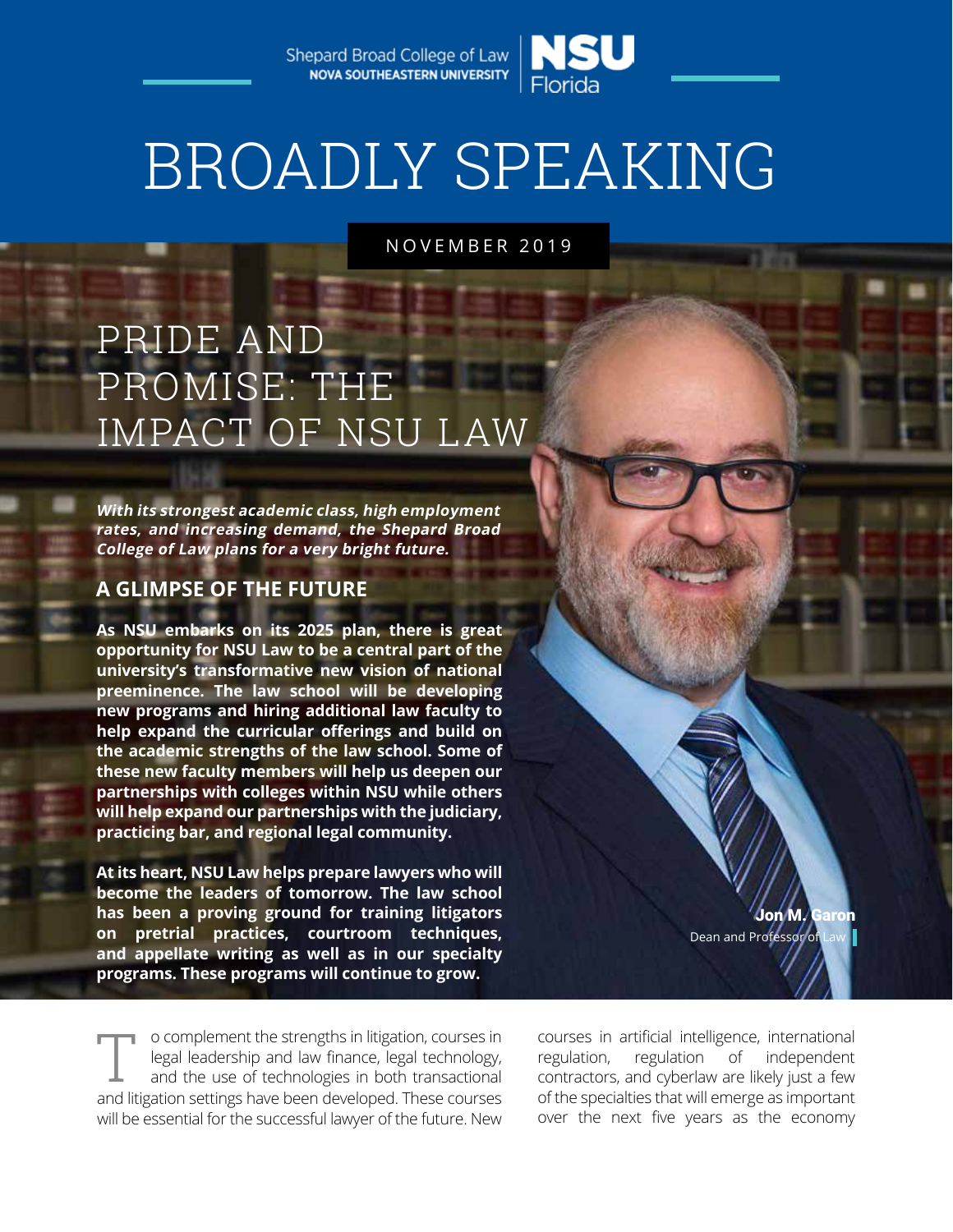continues to evolve. Of course, the future is always changing. There will be other new topic areas that we have not even considered.

The mix of degree programs will also be an important part of the health of NSU Law. By offering degrees for undergraduate students, master's students, law students, and practicing lawyers, NSU Law can assure that it maintains the high entrance credentials needed to successfully complete the law school program, remains committed to diversity and inclusion, and that it helps assure job placement for all its graduates.

## **RESPONDING TO PROFOUND CHANGE**

The past decade has transformed the economics of the legal profession. At NSU Law, we have responded to these issues by expanding programs outside the J.D. to enable the college to diversify its offerings and assure the quality of the incoming class.

The law school has been a national leader through the provision of the Master of Science in Law program, educating and training hundreds of front-line professionals each year and helping them provide better healthcare services, educational programs, human resources, and many other services.

The start of a new LL.M. program – offered both on-campus and online will help bring experienced lawyers into the law school for sophisticated legal programs designed to improve the success of our lawyers.

And the fastest growing program has been the expansion into undergraduate education with a B.S. in Paralegal Studies and a B.S. Minor in Law, Science and Technology. These undergraduate programs do not replicate a pre-law program but instead enable undergraduates to pursue degrees in computer science, health care, or other fields of their choice with a much better understanding of the laws, regulations, and ethical constraints governing their choice of profession.

Within the J.D. program, there has also been an emphasis on growth and engagement. The law school has also been successful in recruiting its most academically gifted and prepared entering class in its history. The students have increased their participation in live-client clinics by over fifty percent, and more students than ever are clerking in both their first and second years.

One continuing area of concern remains the bar exam, and the law school has remained relentless in addressing those issues: In October, the faculty approved changes to the curriculum to better align the required courses with the bar exam; hired an experienced leader for the academic support effort; and increased bar preparation resources and programs.

The success of the law school is due to its nationally respected faculty. National ranking for the Legal Research and Writing program, the Health Law program, the Diversity Pipeline programs, and the Dean of Students, Michele Struffolino, highlight that the individuals and departments which embody NSU Law are stronger than ever – and that these strengths are finally gaining national attention.

## **LEADERSHIP CHANGES ARE PART OF EVERY ORGANIZATION**

In early September, I informed the University leadership that I will step down as dean and return to the faculty in 2020. At the heart of the success during these challenging years is the support you have given me as the dean, and the commitment you have to our students and faculty. I have had the opportunity to meet hundreds of alumni, judges, and attorneys. Through your efforts as volunteers, employers, mentors, and donors, you have made NSU Law better able to weather difficult years and to move forward from strength to strength.

On a personal note, I have been truly touched by the welcome you gave me. Since I first joined NSU, the legal and alumni community have served as partners for me and for the law school. I am humbled to have had the opportunity to steward the program, and I am truly excited to be part of its future as a member of the faculty – teaching courses often at the bleeding edge of change. Being part of this growth remains the most exciting part of my job. I cherish the opportunity to work directly with our students and with the academic community. I look forward to continuing on this journey with you. Thank you for your continued support.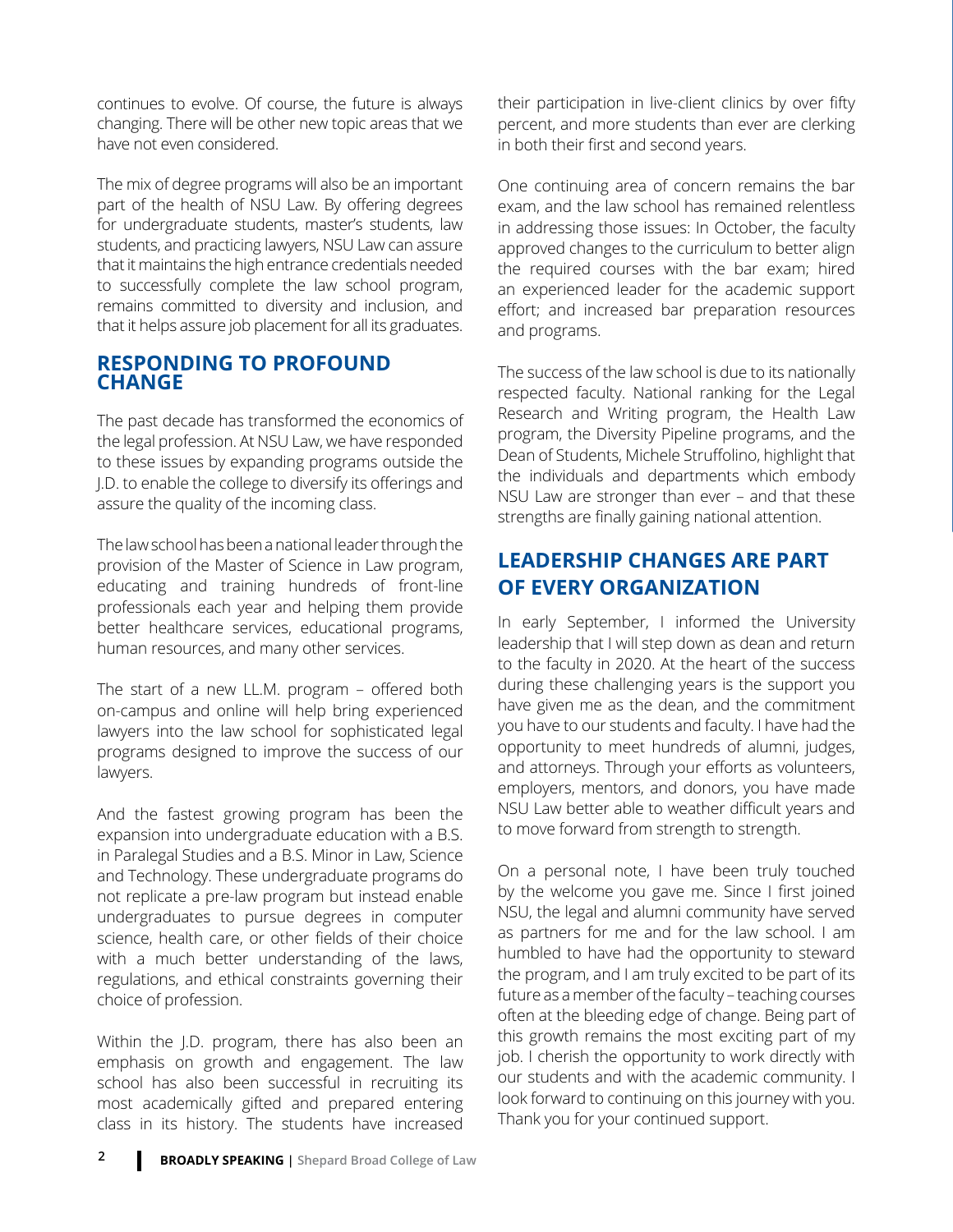# NSU LAW RANKED NATIONALLY IN HEALTH LAW AND LEGAL RESEARCH AND WRITING BY U. S. NEWS & WORLD REPORT

**JSNews** 

LAW

LEGAL WRITING

2020

**GRAD SCHO** 

**USNews** 

LAW

**HEALTH LAW** 

2020

SU Law Health Law program has been<br>
ranked 1st in Florida and 56th nationally.<br>
Under the leadership of Professor ranked 1st in Florida and 56th nationally. Kathy Cerminara, NSU Law has expanded its interprofessional partnerships with the Dr. Kiran C. Patel College of Allopathic Medicine, the Dr. Kiran C. Patel College of Osteopathic Medicine, and many of the other colleges and programs throughout NSU's Health Professions Division. The Health Law program has become the focus of the Nova Law Review the past four years, helping build its national reputation for scholarship and innovation in the field. Combined with a wide-ranging curriculum and active involvement by many of the NSU Law fulltime and adjunct faculty, this program will continue to be a leader in health law education. The Health Law program at NSU emphasizes the main areas of the health law practice and offers a diverse and varied curriculum for students to become health law practitioners and policy makers.

The Legal Research and Writing program is ranked 2nd in Florida and 20th nationally by U.S. News & World Report. Legal Research and Writing has long been a point of pride for NSU Law. Under the direction of Dean Olympia Duhart, the program has gained national prominence as the faculty in the

program take on leadership positions in national organizations, publish significant books and articles, and help NSU's law students be practice ready for their clerkships and internships.

"Our faculty have developed exemplary national programs in both these specialties," said Dean Jon M. Garon. "They bring their national expertise into the classroom and community on a daily basis." As experts in their field, the faculty in these two programs continue to focus on student success through engaging research and national symposiums, conferences, and publications.

NSU Law Legal Research and Writing (LRW) program offers a student-centered approach to legal writing instruction that integrates legal analysis with practical skills and professionalism. The exceptional LRW faculty members have diverse practice expertise and are active leaders with the Legal Writing Institute and the Association of Legal Writing Directors. In addition to LRW, faculty members teach a wide array of courses, including experiential and doctrinal classes. Like all NSU Law faculty, they pride themselves on their commitment to student and community involvement.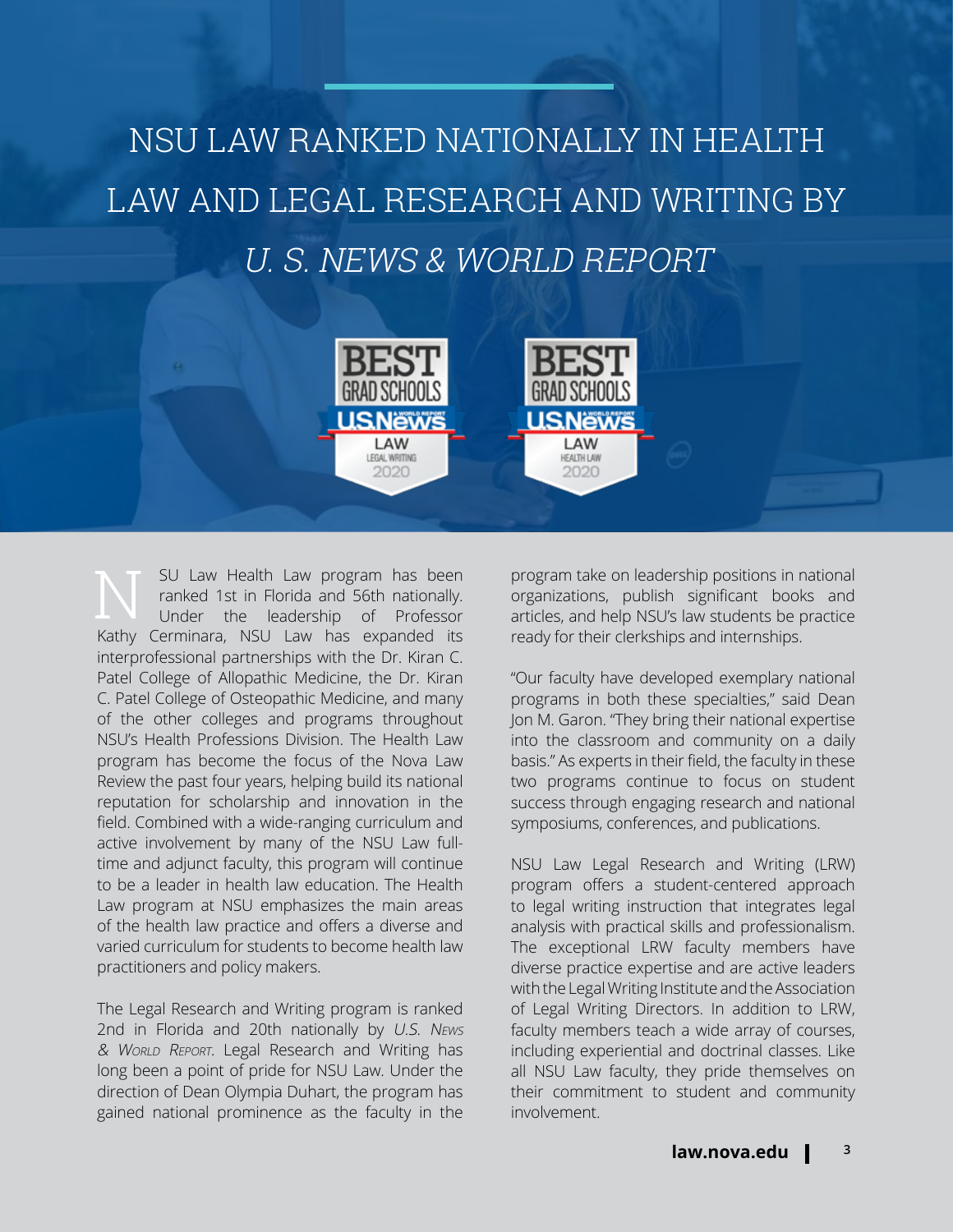# COMMUNITY **ENGAGEMENT**

SU Shepard Broad College of Law's mission is to ensure that students develop the knowledge and values that are at the heart of becoming trusted and professional lawyers who are respected for serving clients, their communities, and justice. NSU Law is committed to instilling the ethics of pro bono service, and N community engagement in its graduates, which can be seen through our Public Interest Programs, Clinical Programs, and Student Organizations.

## **PUBLIC INTEREST PROGRAM**

Jennifer Gordon, Director of the Public Interest Program at NSU Law coordinates resources for students to engage in service to the community. Students are recognized for going beyond the service requirement through our Pro Bono Honor Program. By partnering with community nonprofits and NSU Law student organizations, NSU Law helps provide free immigration legal screenings to the community. For those students who dedicate their summers to public service positions, NSU Law provides competitive fellowships, which defray expenses.



During the summer of 2019, Meagan Kelleher received a Rebecca Knox Public Interest Law Fellowship. Meagan worked with the immigration unit at Legal Aid Service of Broward County. "I was able to help assist the most vulnerable immigrants in Broward County. This experience was beyond rewarding and made me realize that this was the type of law I want to pursue."

The Public Interest Law Society Auction held annually at NSU Law supports the Rebecca Knox Public Interest Law Summer Fellowship. Ms. Knox (J.D. 2004) performed over 780 hours of pro bono service at Coast to Coast Legal Aid of South Florida, where she later became an attorney representing victims of domestic violence.



Nabila Rahim, J.D. 2021, was the Broward County Bar Association Young Lawyers Section 2019 fellow and the Ovid and Clare Lewis Public Interest fellow. Nabila interned at Legal Aid Service of Broward County in the Mission United Veterans Pro Bono Project. "It is an honor to assist U.S. military veterans and their families. I feel privileged to help those who have sacrificed so much for this country."

The Ovid and Clare Lewis Public Interest Fellowship was designed to encourage law student involvement in public service legal employment. Ovid Lewis was the 3rd Dean at NSU Law and served as the 4th President of NSU.



2017 - 2018 ILSA Journal Board

## **STUDENT ORGANIZATIONS**

Through NSU Law's Student Organizations, our students are able to take the lead, tap into their expertise and passion, and create opportunities to provide service to the community.

NSU Law's International Law Students Association (ILSA) Journal of International and Comparative Law, and ILSA Journal's Bilingual component recently earned the American Bar Association Judy M. Weightman Memorial Public Interest Award for its Interpretation and Translation Assistance Program. This program provides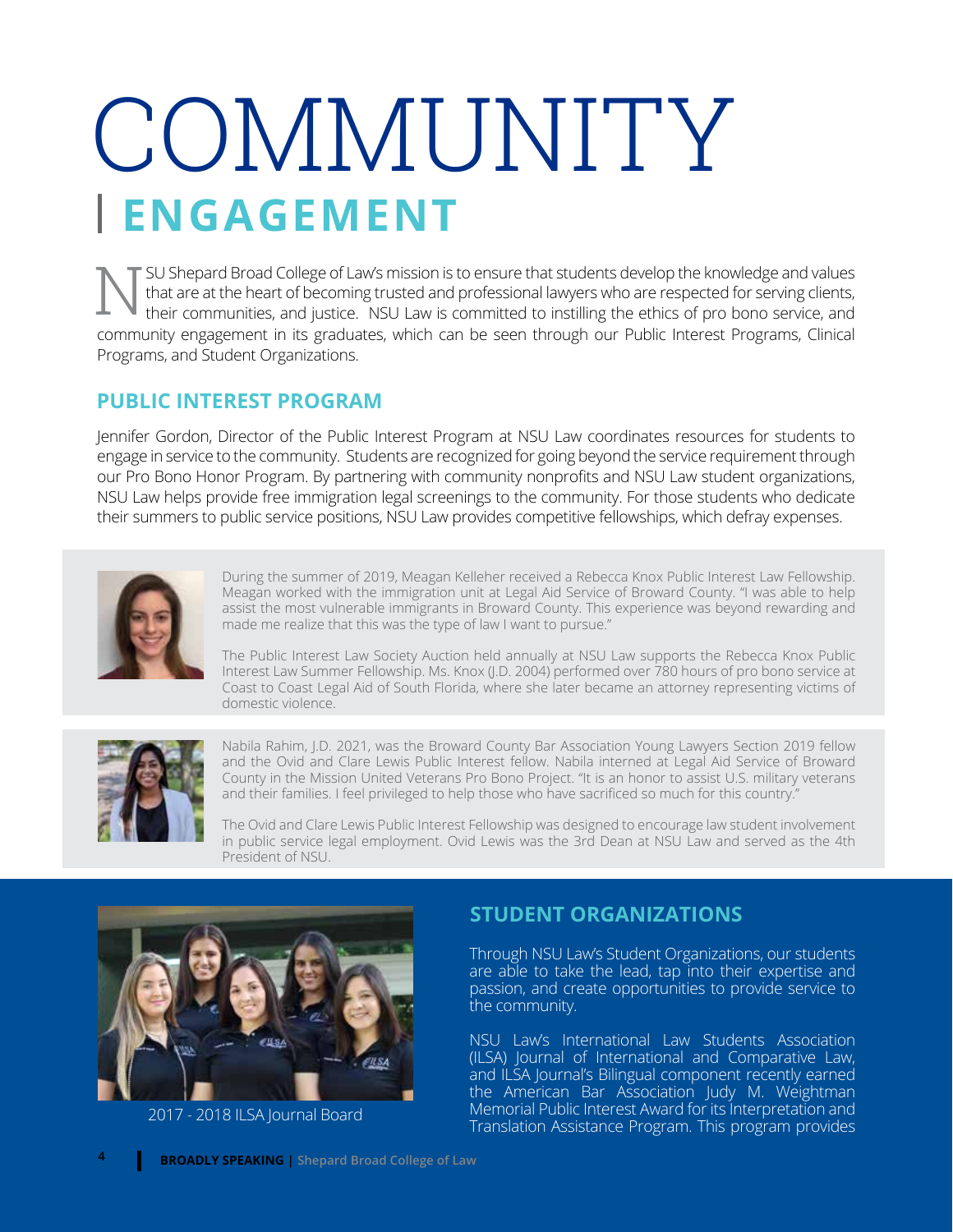## **CLINICAL PROGRAMS**

**h** hrough NSU Law Clinics, students are able to reach the community and assist in ways that are unique to the legal profession. T

**The Adults with Intellectual and Developmental Disabilities (AIDD) Law Clinic** Clinical Director, and Clinical Fellow, have both presented on guardianship, guardian advocacy, and power of attorney to over three hundred teachers and parents through the Broward County School Board. Lisa M. Ungerbuehler has recently joined as the newest Clinical Fellow. The Clinic also works with the pro bono coordinator at Shutts & Bowen LLP, in Fort Lauderdale, to provide pro bono services on public guardianship cases. This relationship provides AIDD Clinic students an opportunity to work on compelling legal issues confronting the Public Guardianship Office.

**The Children and Families Law Clinic** at NSU Law provides representation in family law and dependency cases, where qualified students speak in court and sign legal pleadings as Certified Legal Interns. Students learn how to complete discovery, present motions, and present cases at trials, and skills in communicating and counselling clients about their economic, social situations, and legal options.

**The Dispute Resolution Clinic** Director and law students meet with Juvenile Diversionary Coalition members to coordinate juvenile diversionary activities and update services available to juveniles. The clinic students hold trainings for juveniles on how to interact with law enforcement and communication skills. The students also assist with expunction workshops hosted by the Broward

County Clerk of Court in coordination with the Office of the State Attorney in Broward County.

**The Sharon and Mitchell W. Berger Entrepreneur Law Clinic**student interns help eligible entrepreneurs start their businesses, structure their business operations, and address their intellectual property needs. The clinic students have also assisted nonprofit organizations including the Greater Davie/ Cooper City Chamber of Commerce. Additionally, through the Urban League and Broward County's Office of Economic Development, the Berger Clinic has been advising clients on how to better position themselves for getting business through qualification

resources to organizations that serve indigent clients, including unaccompanied minor children, with the translations of legal documents and serving as interpreters for asylum interviews and hearings.

To demonstrate the importance of community service and professionalism, students engage in various community service activities during the year beginning with a Day of Service each year during Orientation Week. Past activities included:

• Assisting applicants with their citizenship applications at a Florida Immigrant Coalition Citizenship Drive

• Sorting donations at Feeding South Florida and Women in Distress

as a Certified Business Entity.

- Playing games with children at Easter Seals, Boys and Girls Clubs, and KID, Inc.
- Greenway cleaning and invasive plant removal with Environmental Planning & Community Resilience Division, Quiet Waters Park, South Florida Wildlife Center and Deerfield Island
- Grooming and saddling animals used for education and therapy at HAPPI Farms; and making enrichment treats and toys at the Broward Humane Society.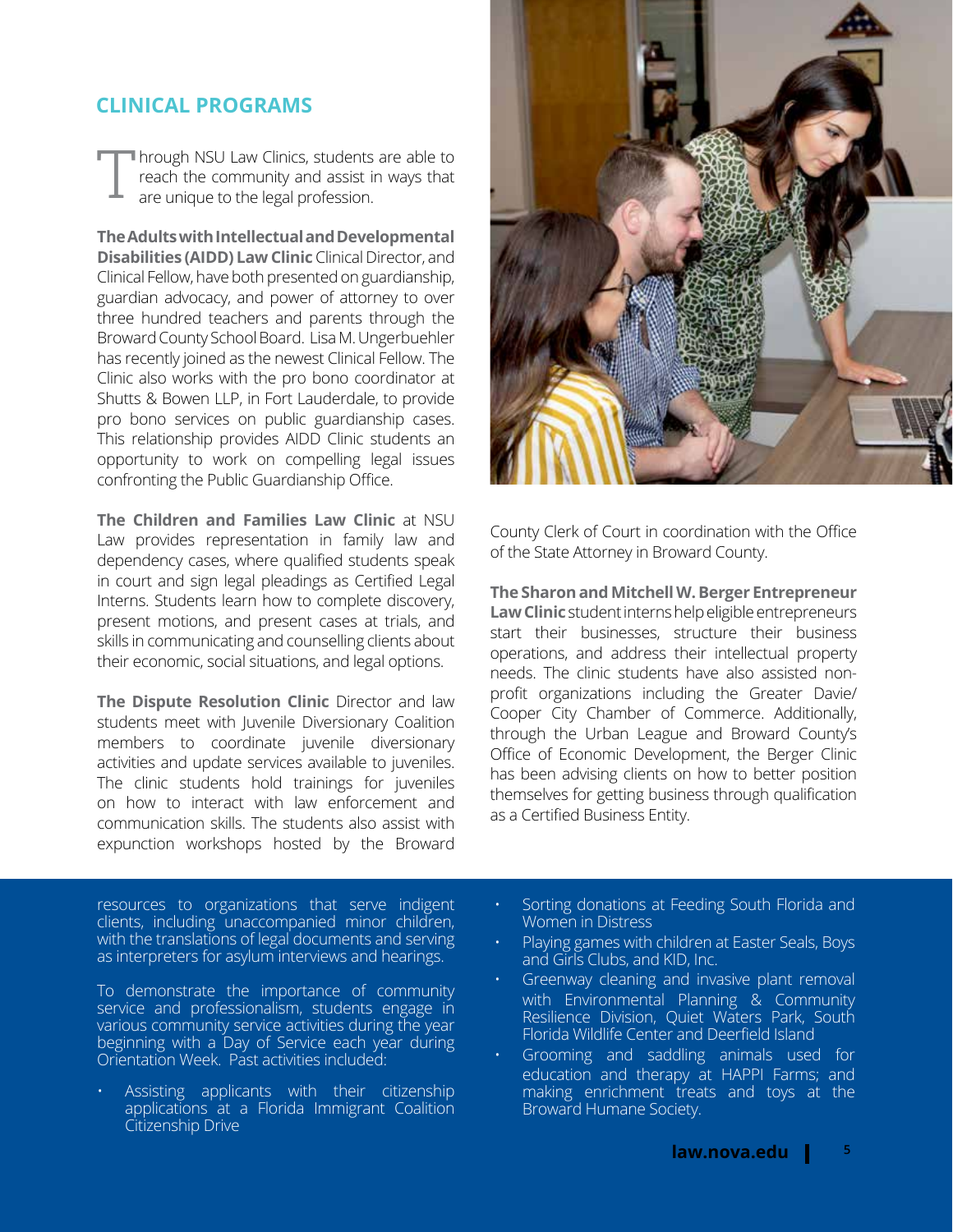# IPIA DUHAI

## **FACULTY SPOTLIGHT, NSU J.D. 2003**

**talented and generous people.**<br>
The **talented and generous people.**<br>
NSU Law. Her prior work experience – as a<br>
reporter, high school English teacher and lawyer –<br>
has given her an excellent foundation for her current<br> **t** have planned a better path to teaching at NSU Law. Her prior work experience – as a reporter, high school English teacher and lawyer – has given her an excellent foundation for her current responsibilities.

"I love to write, teach and serve my community," says Duhart, Director of the Legal Research & Writing Program and Associate Dean for Faculty & Student Development. "That is, essentially, the job of a law professor. I wish I could say my resume was the result of some grand master plan, but I just followed my passions."

Duhart joined the NSU Law Faculty in 2005, and teaches Legal Research & Writing (LRW), Constitutional Law and Constitutional Law II. She advises the First-Generation Professionals Legal Society. She has led the LRW Program, ranked second in Florida and 20th nationally, since 2012.

In class, Duhart is known for her creative approach to teaching. Her Constitutional Law class features hands-on projects designed to bring dense material to life. In LRW, a disco ball and a Prince playlist help Duhart set the stage each semester for "LRW Lounge" -- where first-year students can work on legal memos

## **I feel grateful to work with such Our community makes us special.** CULTY SPOTLIGHT, NSU J.D. 2003<br>
rofessor Olympia Duhart says she could not<br>
have planned a better path to teaching at **the counted and concreus poonle**

in an innovative writing lab from 6 p.m. to 2 a.m.

Says Duhart: "I expect a lot from my students, and I do my best to keep them excited about the work we must master. I appreciate their willingness to think outside the box."

Duhart is past Co-President of the Society of American Law Teachers. She has written more than 20 law review articles and book chapters on teaching methods, assessment and vulnerable populations. She is also the co-author (with Professor Camille Lamar Campbell) of Persuasive Legal Writing: A Storytelling Approach. Duhart frequently presents to national and international groups, serves on numerous national boards, and engages the public through op-eds and podcasts. Her work ethic recently earned her the NSU College of Law Professor of the Year award.

"This award is really special to me because we have so many amazing professors in this building," she says. "I feel grateful to work with such talented and generous people. Our community makes us special."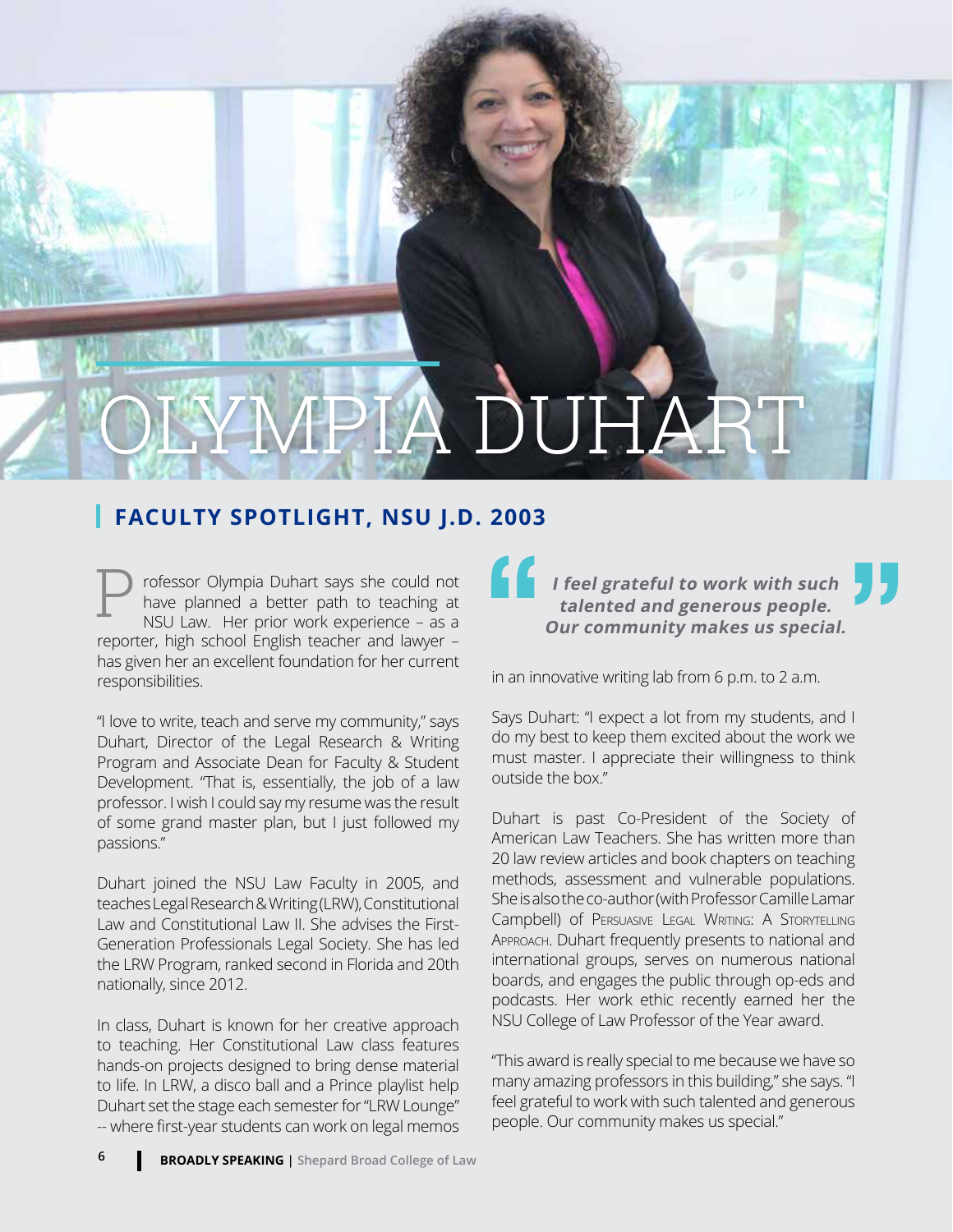# SELINA PATEL

## **J.D. STUDENT SPOTLIGHT**

elina Patel will earn her Juris Doctor degree<br>in May 2020. Before her graduation, she will<br>have completed two judicial internships, in May 2020. Before her graduation, she will have completed two judicial internships, a research assistant position with Professor Timothy Arcaro and have served as a law clerk and paralegal for three different law firms across Florida. Ms. Patel maintains her ranking in the top 10% of her class and is a charter member of the NSU Law Honors Program.

After Selina's 1L year, she earned a judicial internship with Magistrate Judge Alicia Otazo-Reyes at the U.S. Southern District of Florida where she drafted bench memoranda on a variety of civil and criminal cases.

Following a successful 2L year, Selina attended the 2019 Florida Bar Annual Convention and heard the Florida Supreme Court justices speak about their judicial roles and how their decisions impact communities across Florida. With the support of the NSU Law Career Services and Professional Development Office, Selina applied for a judicial internship with the Florida Supreme Court for the Fall of 2019. "With only three weeks until my start day at the Court, Michelle Denis, Assistant Director of OCS, explained all my options to me and worked efficiently to make this process as easy as possible, for which I am very thankful. I was inspired to apply for the internship to challenge myself, learn and develop in my journey toward helping others in the most effective way possible."

Selina earned a position with Justice Barbara Lagoa, the first Hispanic woman and the first Cuban American woman appointed to serve on the Florida Supreme Court bench. Selina noted



**This only encouraged me to push forward, get involved, attend**  " **networking events, and ask questions.**

that a highlight for her has been to attend oral arguments on many civil and criminal cases, and to listen to the attorneys taking different positions on a legal issue.

Selina still tries to maintain some balance in her hectic life. "As busy as I can get sometimes, I always make time to cook most of my meals and exercise. I love running it is a huge stress reliever to me!" As a first-generation lawyer, she relies on her family for support but knew that she would have to navigate the nuances of becoming a lawyer on her own. However, she found an extended family. With the support of classmates, NSU Law faculty and staff, "this only encouraged me to push forward, get involved, attend networking events, and ask questions."

"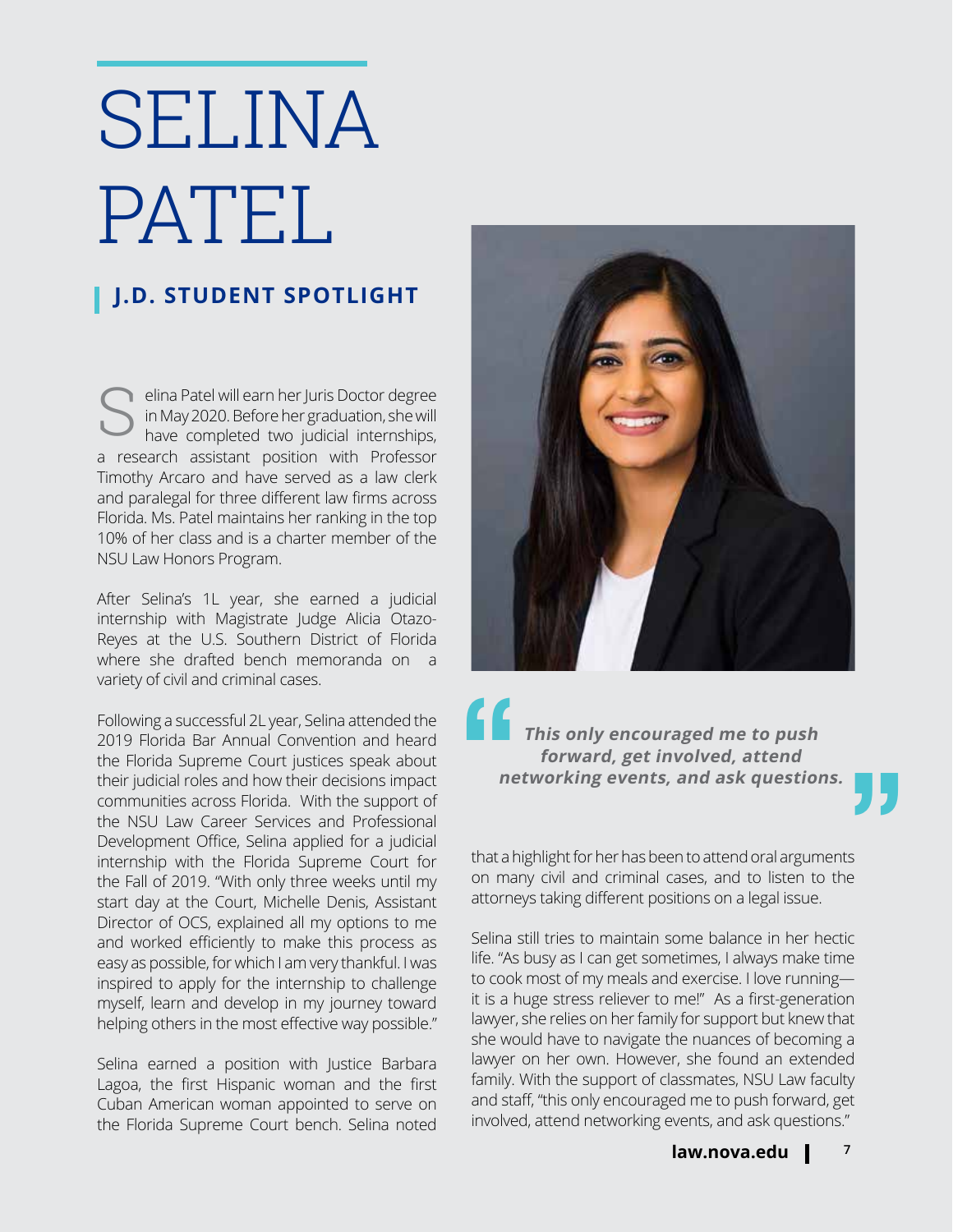

**Meeting the bright, young legal minds of the student body is refreshing and gives me a whole new perspective on my career<br>
after all these years. after all these years.** "

## **LL.M. STUDENT SPOTLIGHT** JOANNE STANLEY

L icensed in Delaware and Florida, Joanne "Jo" Colbert Stanley describes herself as a 'seasoned'  $\blacksquare$  attorney. She joins the inaugural class of the NSU Law LL.M. program. Jo earned a B.S. in criminal justice from Pennsylvania State University. She holds a J.D. from Widener University Commonwealth Law where she was President of the Moot Court Society and awarded the Order of Barristers. In addition to her solo practice at Stanley Legal Services, LLC, Jo is a managing member of LifeStream Mediation, LLC. Jo also works as a Florida Supreme Court certified circuit civil mediator, focusing on private yacht mediation and general civil cases. For the past 15 years, Jo and her husband, Captain Ben Stanley, have also run Stanley Yacht Services, a yacht maintenance and management company based in Fort Lauderdale.

Jo received an email for the NSU LL.M. program at just the right time. "I was looking for a sabbatical from the practice of law, a tune-up for my legal (mind) engine. Over the past few months I've found that each class has added something different to my toolbox."

Jo tailored her LL.M. focus to her practice interests. Specifically, Jo selected Professor Brion Blackwelder's Administrative Law class because it lined up directly with her current class action lawsuits involving the Medicare Secondary Payer Act while the Advanced Legal Research Techniques and Law Practice Business and Technology honed her technological and research skills. Professor Robert Jarvis' Admiralty Law class held a particular interest for Jo in relation to her mediation practice where she focuses on maritime conflict resolution.

Jo is currently enrolled in the NSU Dispute Resolution Clinic and appreciates its faculty and staff. She is particularly intrigued by NSU's law students. "Meeting the bright, young legal minds of the student body is refreshing and gives me a whole new perspective on my career after all these years. It's been reinvigorating to see young students entering the field with their energy and aspirations – like seeing 'the law' through fresh eyes."

**8 Broad College of Law**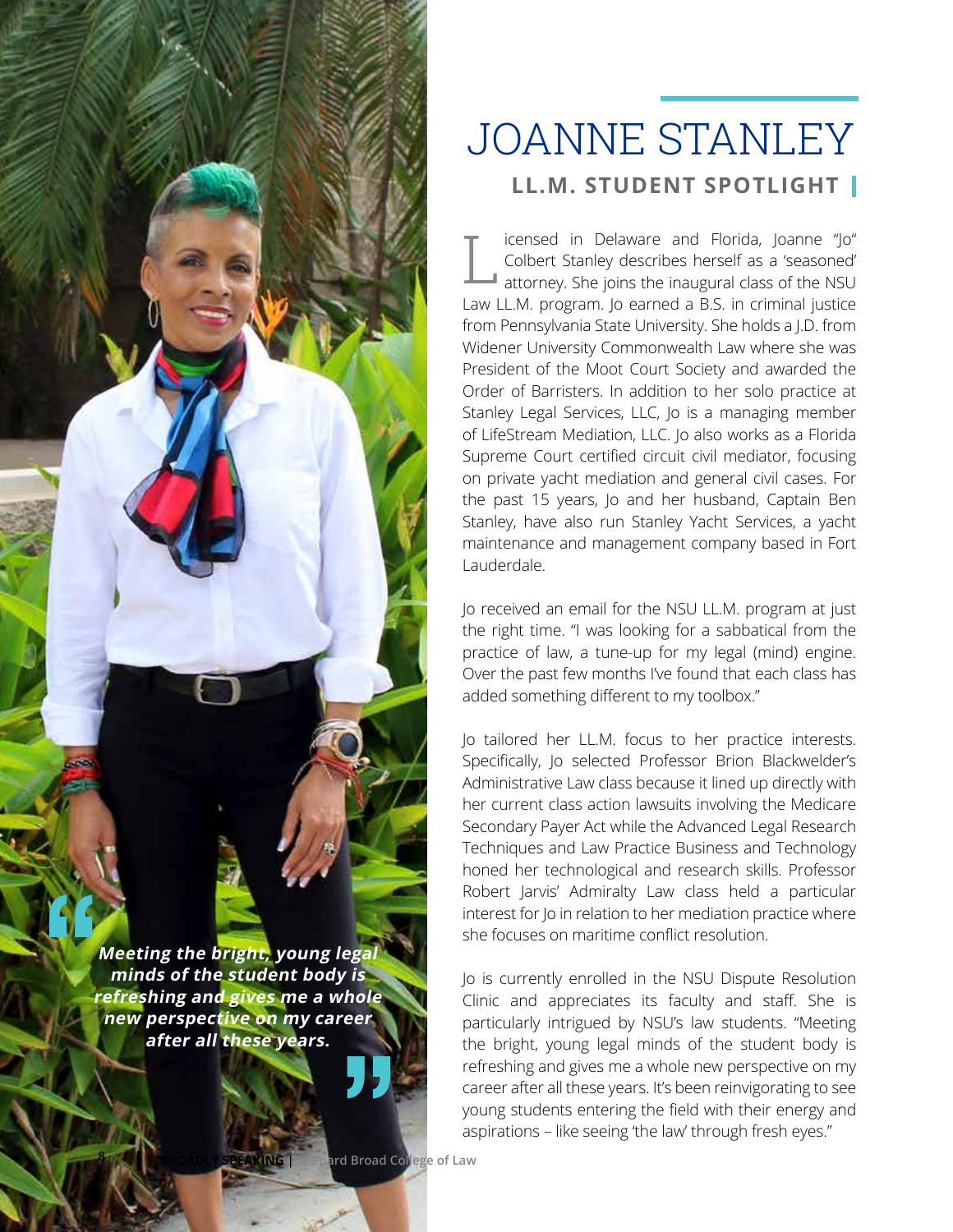# AMY ROSS BRADL

## **M.S. STUDENT SPOTLIGHT**

Amy Ross Bradl has a 30-year history in education with a penchant to be a lifelong learner. She has worked as an elementary education with a penchant to be a lifelong  $\blacktriangle$  learner. She has worked as an elementary school teacher and a professional learning evaluator. She has recently focused her skill set on special education advocacy. Prompted by her desire to play a more active role in important discussions involving students and families, Amy returned to school to earn her Master of Science in Education Law.

"My interest in the law is second only to my interest in education. The virtual connections with faculty and students were instrumental in my success at NSU. I would not have been able to attain the deep understanding of the subject matter or enjoy the learning experience as much as I did without the faculty and my fellow students." As a lay advocate



with in-depth experience as an educator Amy has become a sought-after resource for students with special needs and their families.

## **PARALEGAL STUDENT SPOTLIGHT** MASON PETROSKY and alson Petrosky is a native of Fort Lauderdale,



FL and is slated to graduate with a B.S. in Paralegal Studies, a Paralegal Certificate, and a minor in Entrepreneurship in May of 2020. When he went looking for a college, Mason focused on schools away from home. Despite this, after touring several FL colleges and attending an NSU shark preview weekend, he recognized that NSU was a perfect fit.

Mason was originally a pre-med major, but after a summer with Panza, Maurer and Maynard, P.A., and an interview with Jessica Garcia-Brown, Director of the Paralegal Studies program, he re-focused his energies on Paralegal Studies. His first course, Criminal Law and Procedure, solidified his decision that the challenging curriculum would meet his goal of being job ready upon graduation.

"The Paralegal Studies program curriculum focuses on project-based assignments rather than tests to demonstrate learning. The pace of the courses and engaging lectures are taught by experienced attorneys who really want to see me and my classmates succeed in our career goals."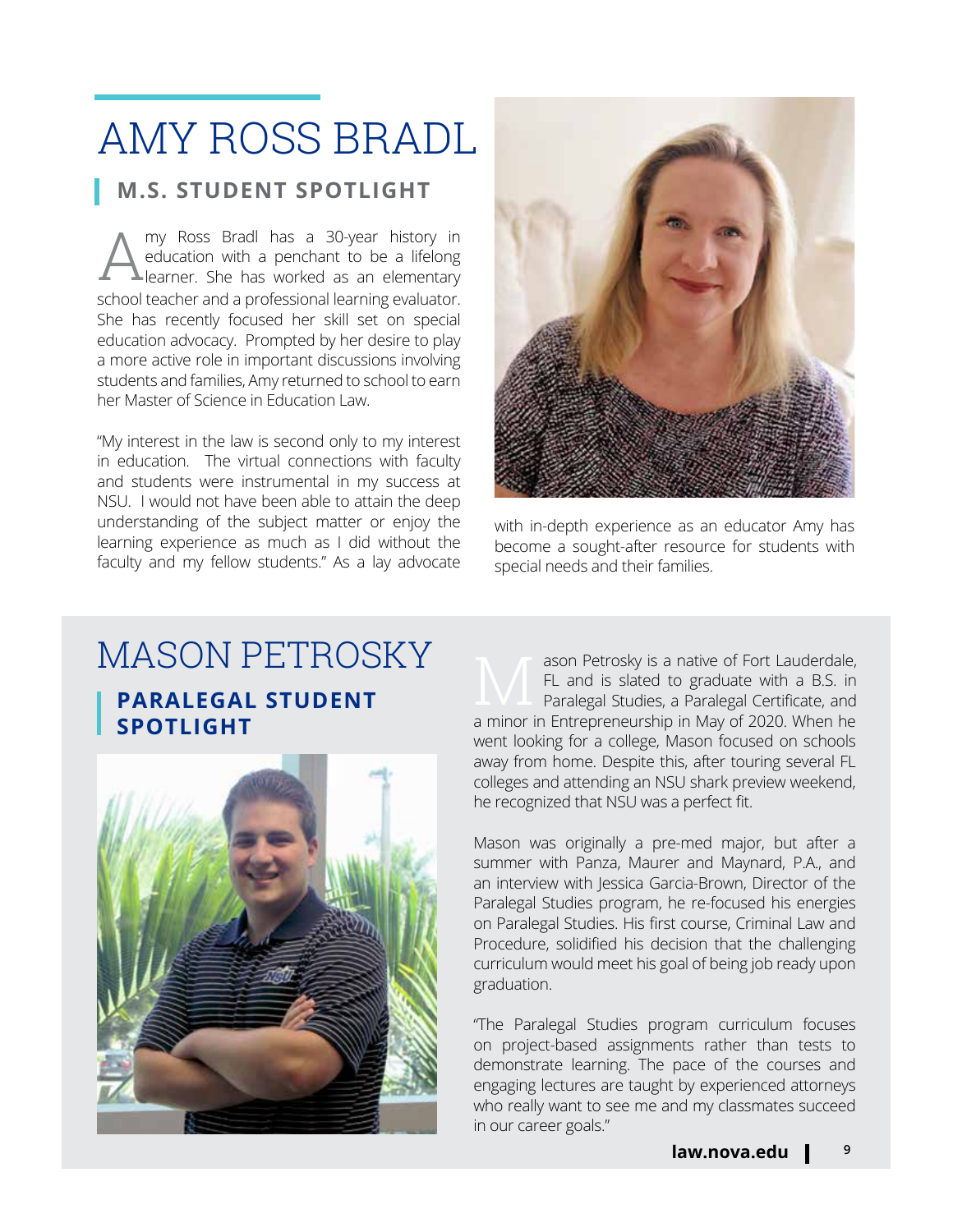# **ALUMNI SPOTLIGHT, NSU J.D. 1997** JOHN STEWART

J ohn Stewart is the first NSU Law alumnus to be President of The Florida Bar. John attended NSU Law from 1994 to 1997 and then immediately joined his father's law firm. John first became involved with The Florida Bar through the Young Lawyers Division, eventually being elected to its Board of Governors. He later served as a member of The Florida Bar Board of Governors, served on a variety of committees, and took on a range of leadership positions. Among the committees chaired by John, the Technology Subcommittee stands out. Under his leadership Florida became the first state in the nation to require CLE credits focused specifically on technology issues.

John explained his focus for this term as President. "The Florida Bar is rooted in tradition. The legal field continues to adapt to dynamic changes. And our agenda needs to expand and promote higher level thinking." Providing balance, continuing the tradition of professionalism while stretching the boundaries of alternative legal service providers, and maintaining ethical responsibilities are at the forefront of his year as President.

John emphasized the need to expand legal access while managing the adoption of new technology. "The legal market is well regulated except for the online service providers. There are many in our community that have legal needs that are not being met by lawyers. Many community members are uncomfortable asking for help from an attorney because they feel it would be too expensive." The Florida Bar Board of Governors recently approved voluntary registration for online legal service providers in ensuring that the forms they provide to the public are reviewed by a licensed attorney in good standing for accuracy. The proposal awaits approval by the Florida Supreme Court. The Florida Bar hopes this first step can provide better service to the public. "We must study the regulation of legal services in such a way as to promote appropriate collaborations and innovations while recognizing that



**The Florida Bar is rooted in tradition, the legal field continues to adapt to dynamic changes and our agenda needs to expand and promote higher level thinking.** "

<u>,</u>

not every legal service can or should be provided by a lawyer."

John emphasizes that The Florida Bar will continue its efforts to meet the legal needs of Floridians. It has focused on improving the ability for members of the public to find an attorney by focusing on the Florida Bar website and its user experience.

"Attorneys need to focus on the big picture, the higher level thinking, and be deliberately thoughtful about their talents at serving their clients." John has a full plate as the President of the Florida Bar, and NSU Law alumni, students, faculty, and staff wish him well on his remaining months.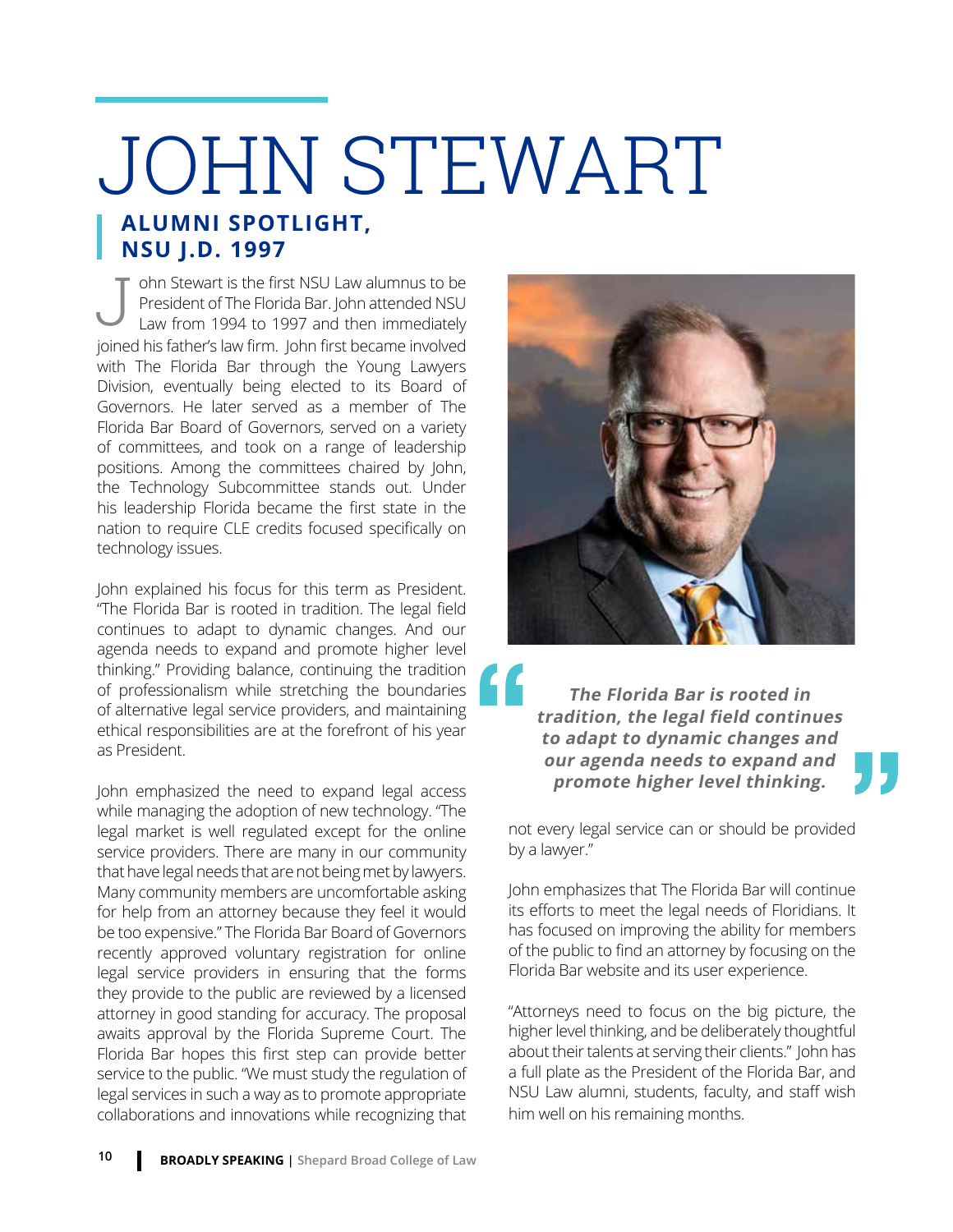# JAY ZISKIND

## **DONOR SPOTLIGHT, NSU D.P.A. 1976 NSU J.D. 1983**

t the age of 27, Jay Ziskind became Chief Executive Officer (CEO) of Cedars Medical **L** Center in Miami. As CEO, Jay would lead Cedars out of bankruptcy, successfully finalize a major expansion program to 500 beds, and establish a teaching program with the University of Miami Medical School. While Jay had significant accomplishments in the business world, he always had a strong desire to further his education. He had previously earned his MBA degree from George Washington University and would go on to obtain his D.P.A. in Public Administration from Nova Southeastern University in 1976. As a former student of the late Abe Fischler, his connections to NSU ran deep. He later decided to integrate his experience in the healthcare business into the practice of law, becoming a graduate of NSU's Shepard Broad College of Law in 1983. Jay developed and operated Global Surgical Partners and built ten surgical centers. He has amassed broad experience in representing health care clients and has been Board Certified in Health Law in Florida since 1995.

Jay credits his father, a successful businessperson from Massachusetts, as playing an integral role in shaping his career, education, and philanthropic ambitions. His father encouraged his children to focus on their education and was supportive of their educational endeavors. In addition, his father sat on the board of a large hospital in the New England area. He remembers as a child that Boston was the "mecca of medicine," and his familial ties to the area had an impact on Jay. Little did he know that his interests in business, health care, and the law would someday merge to make a lasting impression on NSU and the South Florida community.



**The streets are round; don't screw up or inflict pain on someone because you never know where**  " **you will meet again.** <sup>e</sup><br>"<sup>re</sup><br>JJ

As a double alumnus of NSU, Jay maintains strong connections to the university by serving as a current member of the NSU Law Board of Governors and as a donor to NSU Shepard Broad College of Law. He gives back because he is consistently impressed with the continued growth of the disciplines and specialties at the College of Law. Jay's commitment to NSU Law includes a focus on the development of the health law program. "In the global and increasingly complex world we live in, a law degree allows more opportunities than any other advanced degree. Having a law degree is a tremendous investment and it prepares you to think differently, and it gives you opportunities in business, finance, real estate and many others," said Ziskind.

Jay is married to Miami native Suzanne Anderson-Ziskind, who is a realtor in South Florida. Jay is an avid boater and loves traveling. He believes that the key to a quality life is in staying active with a focus on exercise, nutrition, and anti-aging. Jay and Suzanne's staunch support of the NSU Shepard Broad College of Law has a profound impact on our students, faculty, and staff.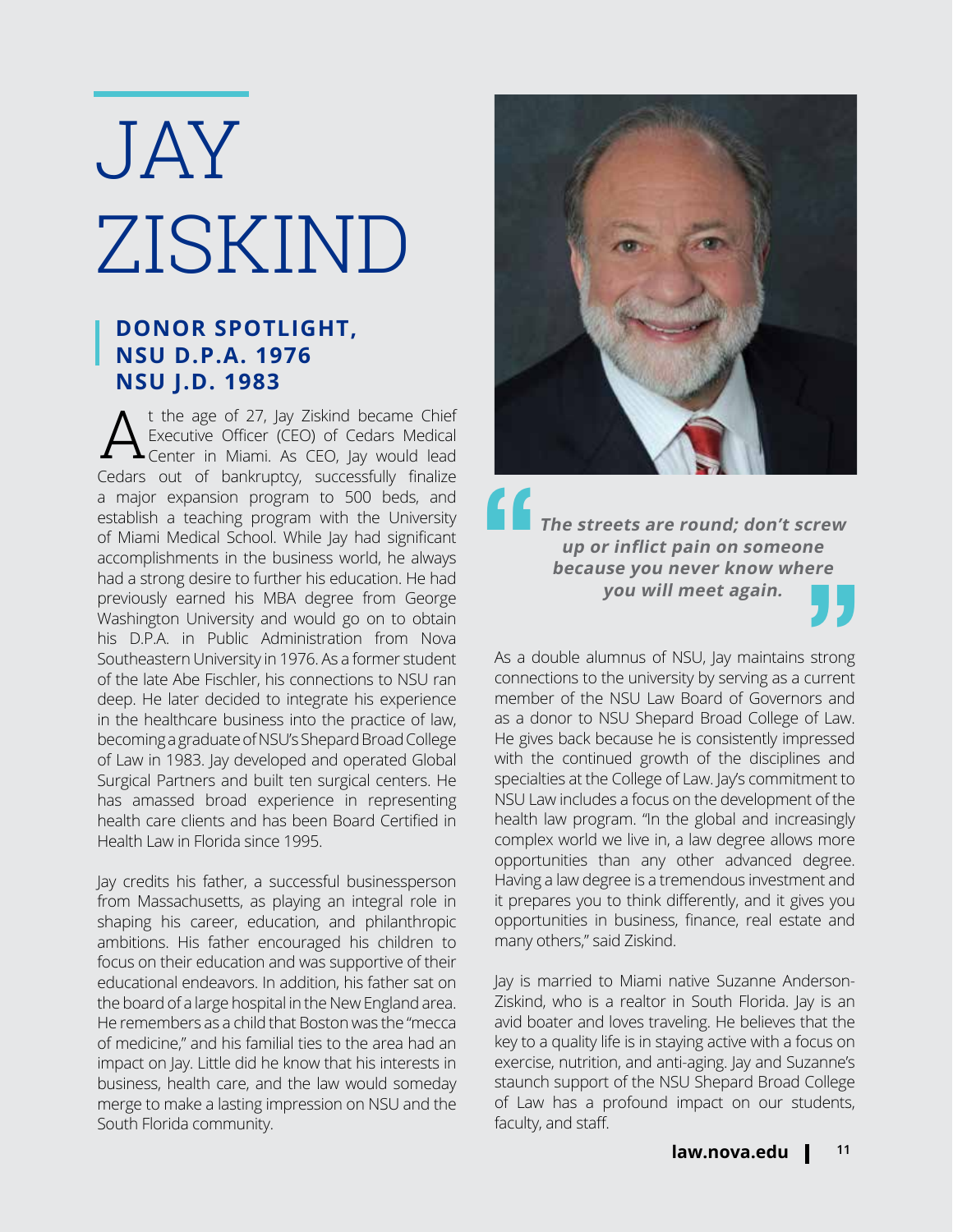# DONORS

**THANK YOU FOR YOUR SUPPORT TO THE SHEPARD BROAD COLLEGE OF LAW** Gifts listed below are inclusive from April 1, 2019 - September 30, 2019.

Irene Annunziata Bank of America Charitable Gift Fund Catalina M. Avalos The Honorable Arlene S. Backman & The Honorable Paul L. Backman Heather Baxter & John Baxter Oral L. Beason Mitchell W. Berger & Sharon Berger Paul Bianco & Ronnie Bianco Michael J. Blom Lorna E. Brown-Burton Mr. & Mrs. David Butterbaugh Timothy Arcaro & Laura Cancilla Timothy Canova Kathy L. Cerminara & Kevin J. Donovan Joseph M. Hnylka Mary M. Chandelle Pamela Siege Chandler Megan F. Chaney Vijay S. Choksi Jane E. Cross Michael J. Dale & Nancy Knutson Kristina Davis The Honorable Robert F. Diaz & Dian Diaz John H. Denick & Robin K. Williams Denick Johanna E. Desir Mark M. Dobson & Kathryn B. Dobson Steven B. Dolchin & Doris Dolchin Steven B. Dolchin, P.A. Olympia R. Duhart Michael E. Dutko & Betty Dutko Catherine S. Eaton Nicholas Ellingsworth-Perez The Honorable Kal Le Var Evans & Fiona Evans Vicenç F. Feliu & Charlene Cain Jamie Finizio-Bascombe & Timothy Bascombe Paul G. Finizio & Barbara B. Finizio Michael Flynn & Rose Flynn

Michael Freedland & Charlene Freedland Jessica Garcia-Brown Stacy & Dean Jon M. Garon Glenn J. Garrett Ronald P. Glantz & Wendy Newman Glantz Law, P.A. Jennifer Gordon Michael C. Greenberg Richard J. Grosso linda f. harrison Renee L. Herskowitz Karen Hibbert Areto Imoukhuede Gordon James III & Loni James Karen Eva Kalnins Sylvia Kaplan The Albert E. & Esther G. Kaufman Foundation Robert W. Kelley & Kerry Kelley Kelley Uustal, PLC Shahabudeen Khan Colette Kienle Ishaq Kundawala Kimberly A. Lansford Rick Latta & Tava Latta James B. Levy & Nicole Levy Shaye Lindsley Marc A. Marra & Jessica Marra The Honorable Melanie G. May & Eladio Perez Miles A. McGrane III & Patricia McGrane Douglas M. McIntosh & Theresa T. McIntosh James Fox Miller Robin Sobo Moselle Moskowitz, Mandell, Salim & Simowitz, P.A.

Michael W. Moskowitz Gerald "Jerry" M. Morris & Lynn Baker-Morris Sonia Oliveri Mary Beth Parker Kathleen Perez Greg Popowitz & Ashley Popowitz Project Unite Humanity Martin R. Press & Gail Press Rebecca Rich Michael L. Richmond & Fran L. Tetunic Michael S. Ross & Marla I. Ross Andrew J. Sando Nancy K. Sanguigni Diana Santa Maria Daniel I. Santaniello Maria T. Santi Benjamin Schulman & Cynthia Schulman Steven Serle Dr. Timothy D. Shields Florence Shu-Acquaye & George Acquaye David W. Singer David W. Singer & Associates, P.A. The Honorable Mindy F. Solomon Michele N. Struffolino Alison F. Smith Jane F. Sullivan Charles "Chuck" M. Tatelbaum Robert L. Teitler Marilyn L. Uzdavines Debra Moss Vollweiler & Wayne Vollweiler West Academic James Wilets Oneika (Nikki) Williams Jay A. Ziskind & Suzanne Anderson-Ziskind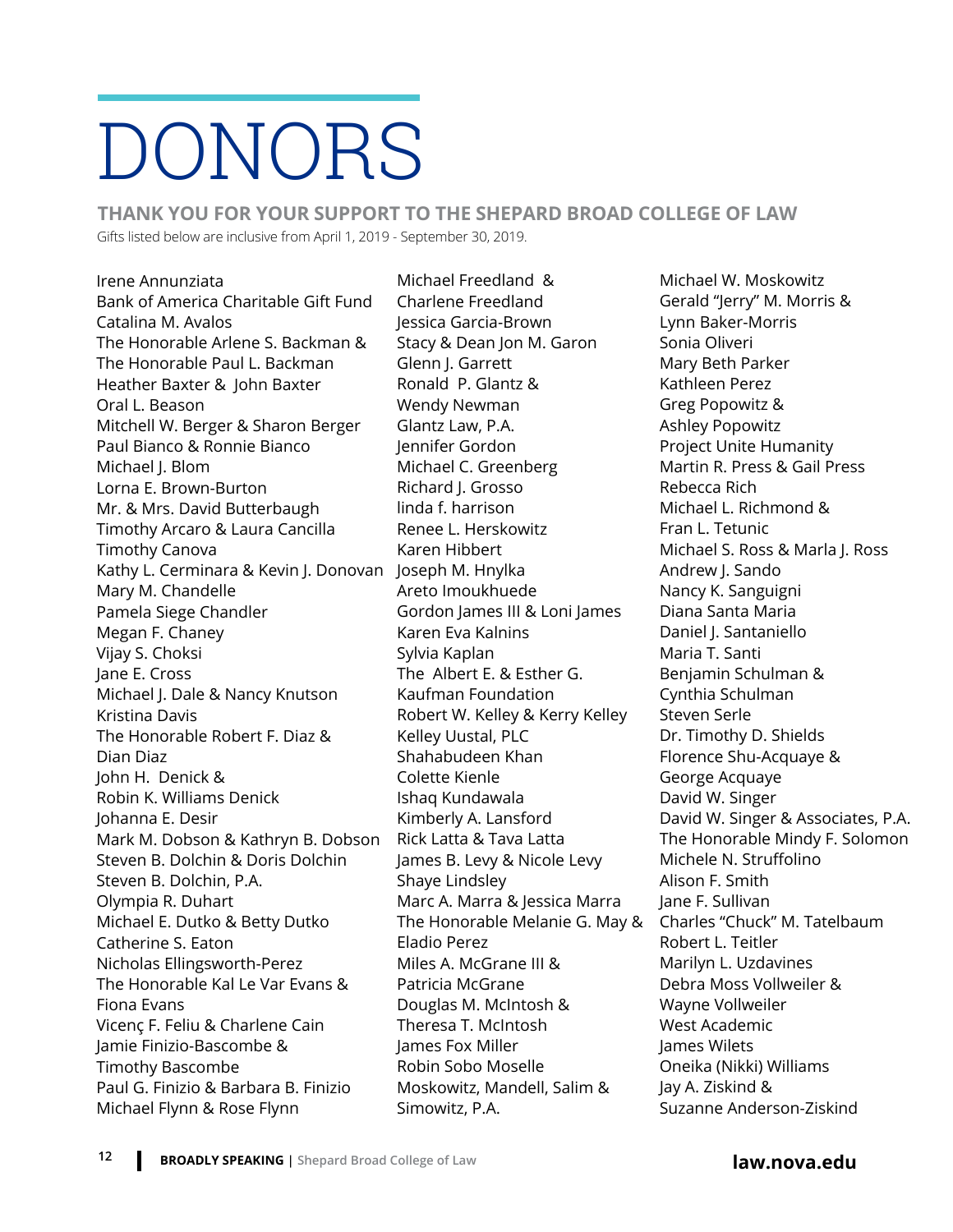## **HOW CAN YOU BECOME AN ADVOCATE FOR NSU SHEPARD BROAD COLLEGE OF LAW?**

As a member of the NSU Law community, you have an enormous impact on NSU. Please consider collaborating with NSU Law to make a difference in the lives of our students, the quality of our programs, and enhancement in the education we provide. Support for the NSU Shepard Broad College of Law is essential to our mission and to ensuring the vitality of the College.

All gifts make a difference. As an advocate and partner of NSU Law, your gift will go to support scholarships and fellowships, academic support, faculty research, and much more. Annual Fund and legacy gifts make a direct and immediate impact. If you would like to learn more about how you can give back to NSU Shepard Broad College of Law, please contact the Director of Donor Relations & Stewardship, Tiffany D. Garner, Esq., at 954-262-6261 or tiffany.garner@nova.edu

# BOARD OF GOVERNORS

**Catalina M. Avalos (JD 1996)** Tripp Scott, P.A.

**The Honorable Arlene S. Backman (JD 1993)**

**Mitchell W. Berger**

**Sharon Berger**

**Paul D. Bianco, J.D., Ph.D.** Fleit Gibbons Gutman Bongini & Bianco P.L.

**Lorna E. Brown-Burton (JD 1987)**

**The Honorable Robert F. Diaz (JD 1984)**

**Steven B. Dolchin**

**Michael E. Dutko (JD 1984)**

**The Honorable Kal Le Var Evans (JD 2003)**

**Paul Finizio (JD 1983)**

**Jamie Finizio-Bascombe (JD 1993)**

**Michael Freedland**

**Ron Glantz (JD 1980)**

**Michael C. Greenberg (JD 2000)**

**Gordon James III**

**Robert W. Kelley (JD 1981)**

**Rick Latta** Weston Financial Advisors **Marc A. Marra (JD 2011)**

**The Honorable Melanie G. May (JD 1981)** Fourth District Court of Appeal

**Miles A. McGrane, III**

**Douglas M. McIntosh (JD 1981)**

**James Fox Miller Robin Sobo Moselle (JD 1991)**

**Michael W. Moskowitz**

**Gerald "Jerry" M. Morris (JD 1977) Martin R. Press**

**Michael Ross (JD 1978)**

Greenspoon Marder P.A. **Juliet Roulhac**

**Diana Santa Maria**

**David W. Singer (JD 1980)**

David W. Singer & Associates, P.A. **Alison F. Smith (JD 2003)**

Weiss Serota Helfman Cole & Bierman

**Charles "Chuck" M. Tatelbaum**

**Jay A. Ziskind (JD 1983)**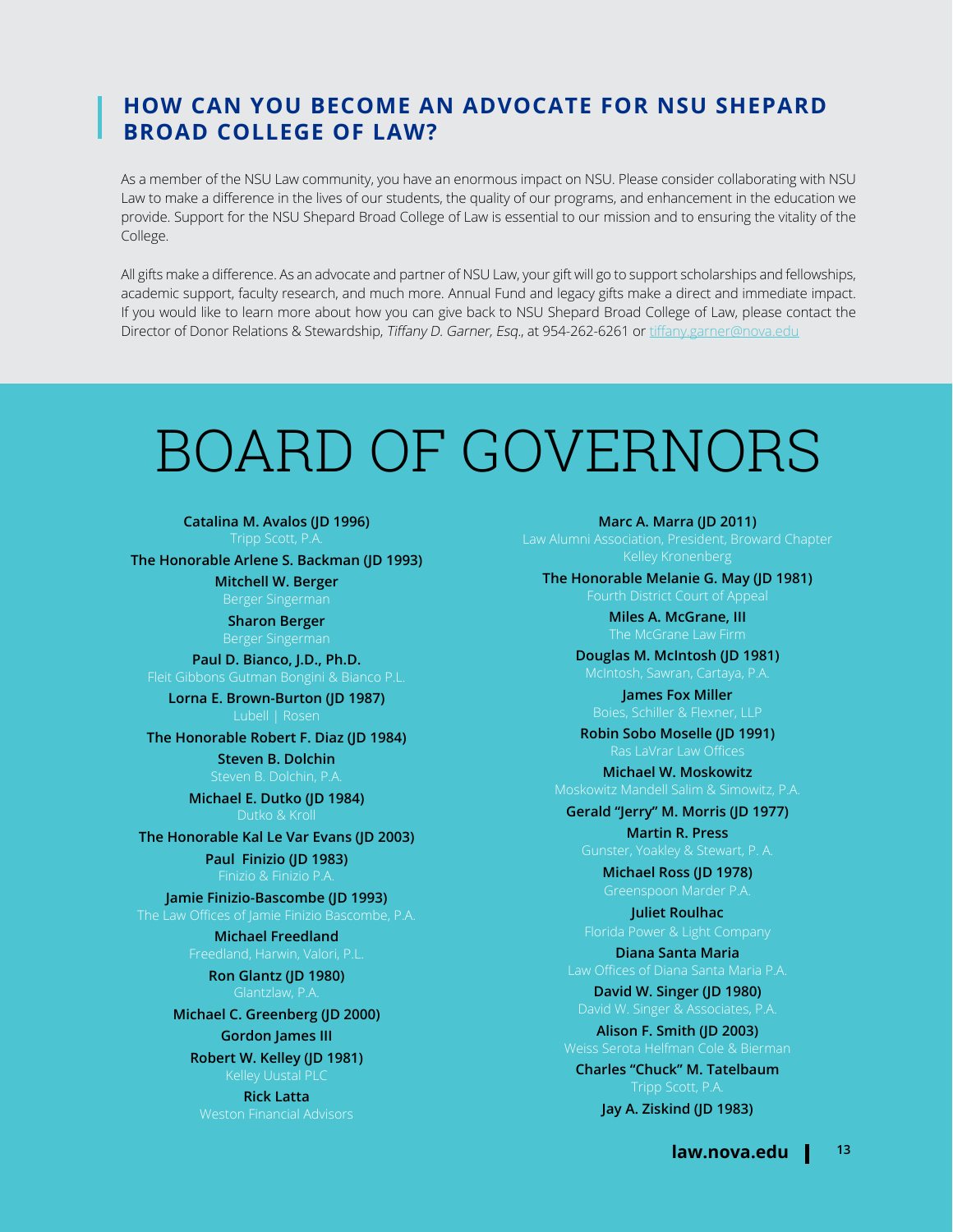# ATHORNIA STEELE

## **IN MEMORIAM**

I t is with great sadness that we share the passing of former dean and colleague Athornia (Thorny) Steele on September 14, 2019, in Fort Lauderdale, Florida after battling an extended illness. He is survived by his wife Gay and his son Shelby.

Thorny's calling was in the field of legal education. He is the former dean and professor of law for NSU, Davie, FL; former interim dean and professor of law for Capital University, Columbus, Ohio; and former Board Chair and Interim President for Law School Admission Council.

In recognition of the commitment Thorny made to NSU and the many friends he and Gay established within the NSU community, the College of Law will be placing a memorial bench on campus to show our appreciation for his years of service to legal education.



If you would like to contribute to this memorial for Dean Steele, please contact Tiffany Garner at tiffany.garner@nova.edu or call (954) 262-6261 to participate in this gift.

## **HISTORY** BROADLY SPEAKING

The history of the Broadly Speaking magazine<br>
at NSU Law began in 1995 as a student run<br>
newspaper. 2002 Editor-in-Chief Bart Ostrzenski at NSU Law began in 1995 as a student run contacted NSU Law and let us know about the newspaper. We asked Bart to share some memories.

I can't believe how fast 17 years has elapsed on the odometer since being editor-in-chief of Broadly Speaking. The 2001 editor, Gary Singer, brought me on as a contributor, teaching me how to use MS Publisher and then passing the reigns along to me. Gary and I strongly believed that a hard copy was crucial to maintain readership. The BS headquarters was the corner of the student lounge and where we created informative, groundbreaking, relevant and sometimes comical content for our readers. The dedication of the BS staff was paramount to make deadlines and provide a product that was in demand.

& Stricklin, P.A. with Jaime A. Stricklin (NSU J.D. 2002) in<br>-Bart is now a partner with The Law Office of Ostrzenski Boca Raton, FL.



1999 Jack Wolf & Elizabeth Ricci

## **PAST EDITORS-IN-CHIEF INCLUDE:**

| 1995 Unknown at time of print              |
|--------------------------------------------|
| 1996 Unknown at time of print              |
| 1997 Robert Lawrence & Jacqueline Marcucci |
| 1998 Jack Wolf                             |
| 1999 Jack Wolf and Elizabeth Ricci         |
| 2000 Elizabeth Ricci                       |
| 2001 Gary M. Singer & Adam Weisholtz       |
| 2002 Bart Ostrzenski                       |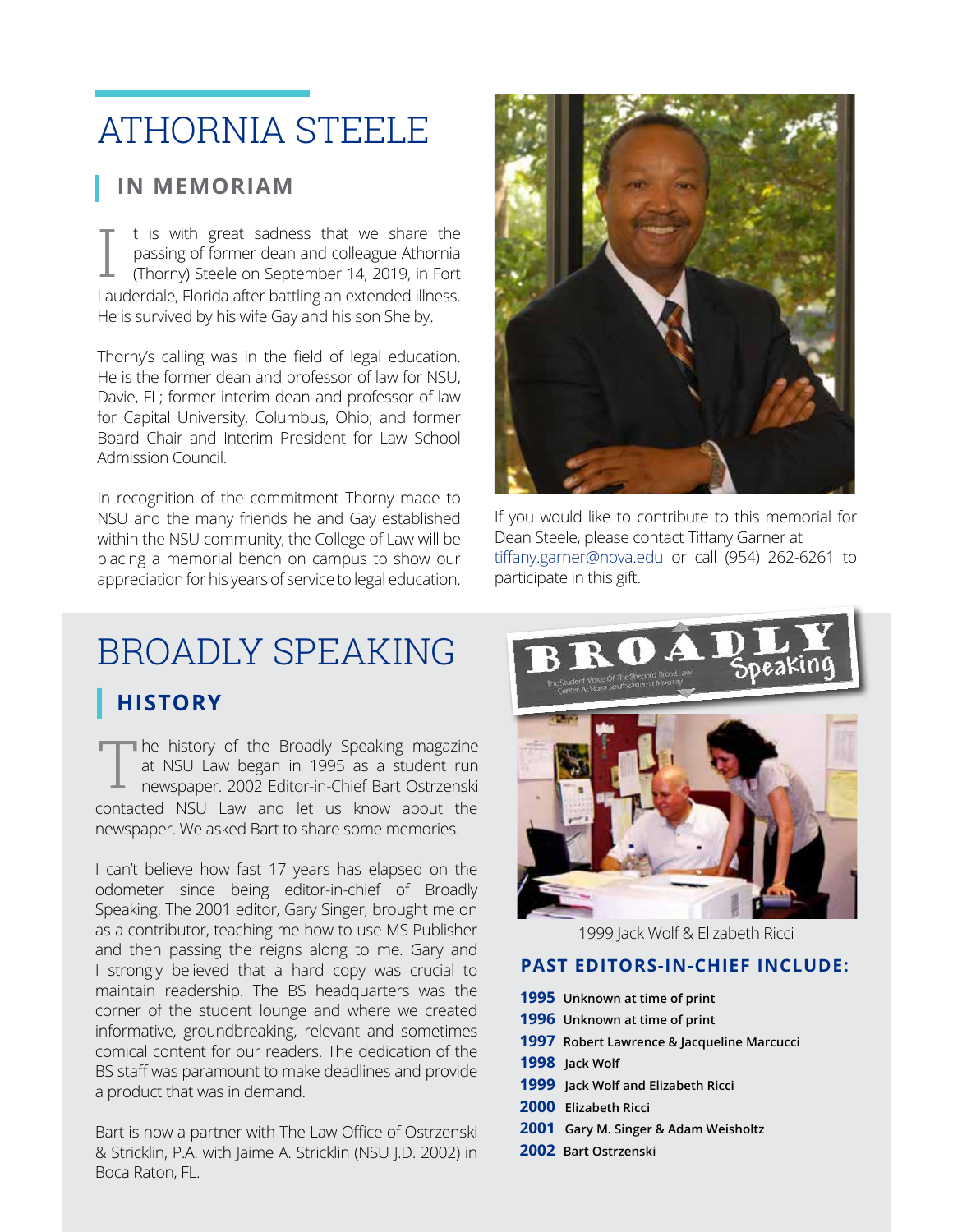## **SAVE THE DATE: 2019 - 2020 EVENTS Visit law.nova.edu/alumni/events.html for updates**

## **NOVEMBER**

**Black Law Student Association** When They See Us Screening & Panel November 15, 2019 NSU Law

#### **DECEMBER**

**NSU Miami Dade Alumni Chapter Holiday Party** December 4, 2019 Location TBD

**Palm Beach Bar Association Holiday Party** December 5, 2019 Kravis Center

**NSU Law December Graduation Reception** December 11, 2019 NSU Law

**NSU Palm Beach Alumni Chapter Holiday Party**  December 12, 2019 Gunster - West Palm Beach

**Broward County Bar Association Holiday Party** December 12, 2019 NSU Art Museum Fort Lauderdale

## **JANUARY**

**Law Connect Plus CLE** Billing & Costing January 17, 2020 NSU Law

## **FEBRUARY**

**South Florida Legal Mentoring Picnic** February 1, 2020 C.B. Smith Park - Pavilion #19

**Health Care Policy Discussion** February 19, 2020 NSU Law

**Public Interest Law Day** February 20, 2020 NSU Law

**Law Connect Plus CLE Cybersecurity** February 27, 2020 NSU Law

**The Florida Bar Advanced Condo & Plan Dev. Review Course** February 21 & 22, 2020 NSU Law

**NSU Celebration of Excellence** February 29, 2020 NSU Main Campus

## **MARCH**

**NITA Building Trial Skills** March 2-7, 2020 NSU Law

**John B. Anderson Distinguished Visiting Chair** Paulette Brown March 18, 2020 NSU Law

**ILSA Journal Symposium** March 20, 2020 NSU Law

**NSU Law Alumni Swearing-In Supreme Court of the United States** March 23, 2020 Washington, DC

#### **APRIL**

**Adults with Intellectual and Developmental Disabilities (AIDD) Roundtable** April 1, 2020 NSU Law

**Environmental Law Symposium** April 3, 2020  $NSU$  Law

**Bar Induction Ceremony** April 13, 2020 (tentative) NSU Law

#### **MAY**

**NSU Law Commencement** May 7, 2020 (tentative) NSU Rick Case Arena

**Law Connect Plus** How to Partner a Paralegal Practice May 15, 2020 NSU Law

## **JUNE**

**Law Connect Plus CLE** Drafting for the Court June 12, 2020 NSU Law